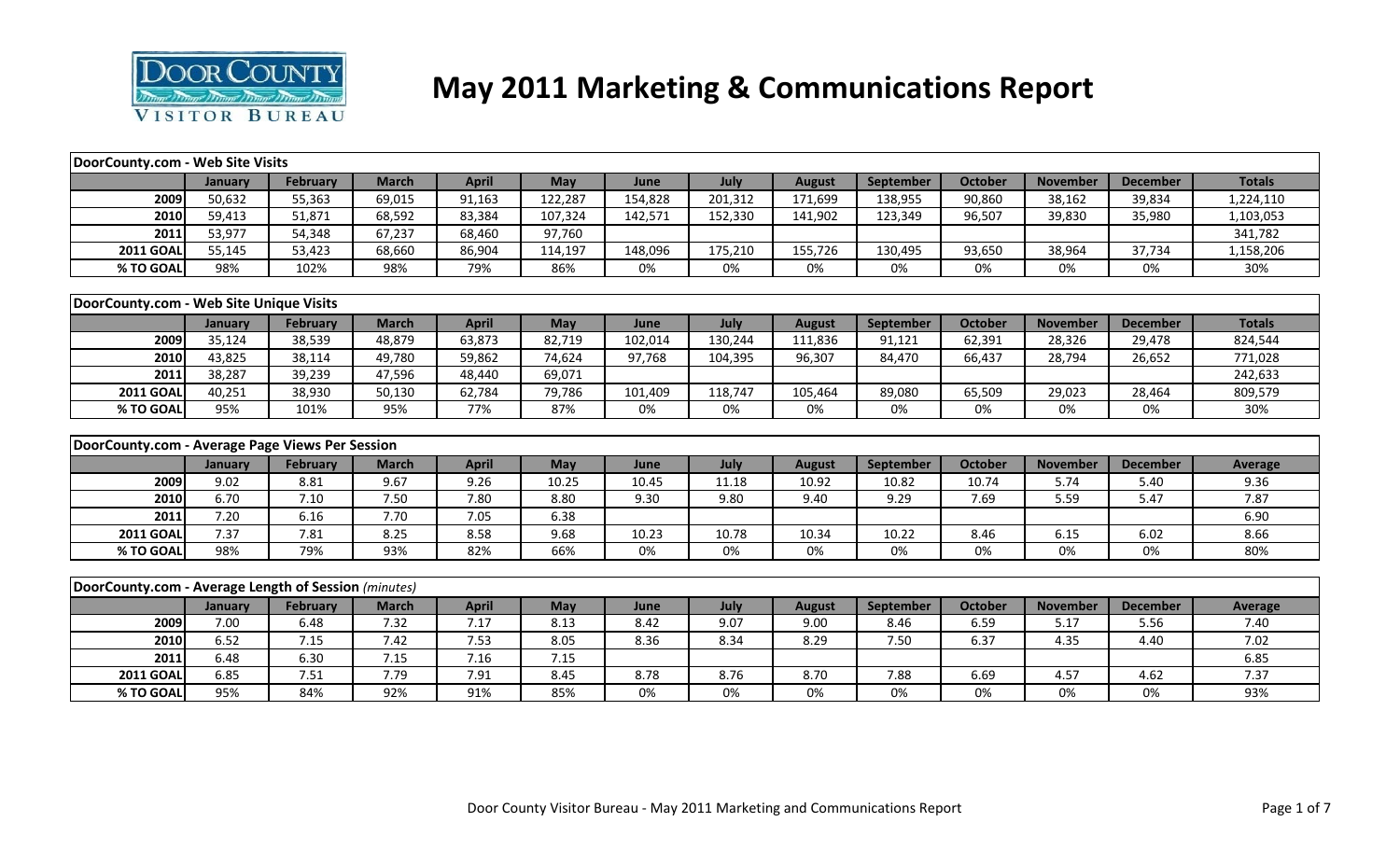| DoorCounty.com - Top Ten Most Requested Pages for the Month |                                 |
|-------------------------------------------------------------|---------------------------------|
| 1) Where to Stay                                            | 6) /wheretodine                 |
| 2) Home page                                                | 7) /wheretostay/hotel-motel-inn |
| 3) What to do                                               | 8) wheretostay/waterfront       |
| 4) / events                                                 | 9) where to stay/search-by-date |
| 5) Plan Your Trip                                           | 10) doorcountybedandbreakfast   |

| DoorCounty.com - Top Ten Sources |                                |
|----------------------------------|--------------------------------|
| 1) google/organic                | 6) google/cpc                  |
| 2) (direct)(none)                | 7) aol/organic                 |
| 3) yahoo/organic                 | 8) search/organic              |
| 4) bing/organic                  | 9) tavelwisconsin.com/referral |
| 5) doorcounty.com/referral       | 10) wheretostay/search-by-date |

|      | Social Media: Facebook Post Views |          |                               |              |         |       |             |        |           |         |                 |                 |               |  |
|------|-----------------------------------|----------|-------------------------------|--------------|---------|-------|-------------|--------|-----------|---------|-----------------|-----------------|---------------|--|
|      | Januarv                           | February | March                         | <b>Apri.</b> | May     | June  | <b>July</b> | August | September | October | <b>November</b> | <b>December</b> | <b>Totals</b> |  |
| 2010 | n/a                               | n/a      | $\sim$ $\sim$ $\sim$<br>3.351 | 4,078        | 3,096   | 6.427 | 1,391       | 5,972  | 3.780     | 4,895   | 4,857           | 3,009           | 43,856        |  |
| 2011 | 199521<br>エンノ・コムエ                 | 193,298  | 178.586                       | 114.181      | 163,650 |       |             |        |           |         |                 |                 | 849,236       |  |

| Social Media: Twitter Followers |         |          |                 |              |                      |      |      |               |           |                |                 |                 |               |
|---------------------------------|---------|----------|-----------------|--------------|----------------------|------|------|---------------|-----------|----------------|-----------------|-----------------|---------------|
|                                 | January | Februarv | <b>March</b>    | <b>April</b> | <b>May</b>           | June | July | <b>August</b> | September | <b>October</b> | <b>November</b> | <b>December</b> | <b>Totals</b> |
| 2010                            | n/a     | 136      | $4 - C$<br>17 t | 210          | $\sim$ $\sim$<br>254 | 291  | 336  | 412           | 472       | 52C            | 652             | 733             | 4,192         |
| 2011                            | 785     | 825      | 813             | 901          | 955                  |      |      |               |           |                |                 |                 | 4,279         |

| Social Media: Blog Page Views |        |          |        |       |              |      |      |                       |              |                |                 |                 |               |
|-------------------------------|--------|----------|--------|-------|--------------|------|------|-----------------------|--------------|----------------|-----------------|-----------------|---------------|
|                               | Januar | February | March/ | April | May          | June | July | <b>August</b>         | September    | <b>October</b> | <b>November</b> | <b>December</b> | <b>Totals</b> |
| 2010                          | n/a    | n/a      | n/a    | n/a   | n/a          | n/a  | n/a  | $\sim$ $\sim$<br>-361 | $\sim$<br>∕^ | 24.4<br>214    | $\sim$<br>16.   | 189             | 057<br>JJ 1   |
| 2011                          | 290    | 139      | 184    | 98    | . . -<br>ر ر |      |      |                       |              |                |                 |                 | 4,084         |

|                  | <b>Explore The Door Video Travel Show Activity (views/downloads)</b> |                 |       |              |        |        |        |               |                  |         |                 |                 |               |  |
|------------------|----------------------------------------------------------------------|-----------------|-------|--------------|--------|--------|--------|---------------|------------------|---------|-----------------|-----------------|---------------|--|
|                  | Januarv                                                              | <b>February</b> | March | <b>April</b> | May    | June   | July   | <b>August</b> | <b>September</b> | October | <b>November</b> | <b>December</b> | <b>Totals</b> |  |
| 2009             | 7,834                                                                | 6,752           | 7,466 | 7,324        | 8,515  | 10,647 | 14,250 | 14,051        | 12,452           | 11,104  | 7,096           | 8,392           | 115,883       |  |
| 2010             | 9,638                                                                | 8,126           | 9,670 | 10,518       | 10,963 | 12,829 | 16,608 | 15,617        | 14,336           | 12,512  | 5,789           | 6,635           | 133,241       |  |
| 2011             | 7,042                                                                | 5,958           | 7,755 | 8,587        | 10,163 |        |        |               |                  |         |                 |                 | 39,505        |  |
| <b>2011 GOAL</b> | 8,371                                                                | 7,269           | 9,206 | 9,600        | 11,028 | 12,836 | 15,797 | 15,216        | 13,967           | 16,706  | 8,269           | 8,973           | 137,238       |  |
| % TO GOAL        | 84%                                                                  | 82%             | 84%   | 89%          | 92%    | 0%     | 0%     | 0%            | 0%               | 0%      | 0%              | 0%              | 29%           |  |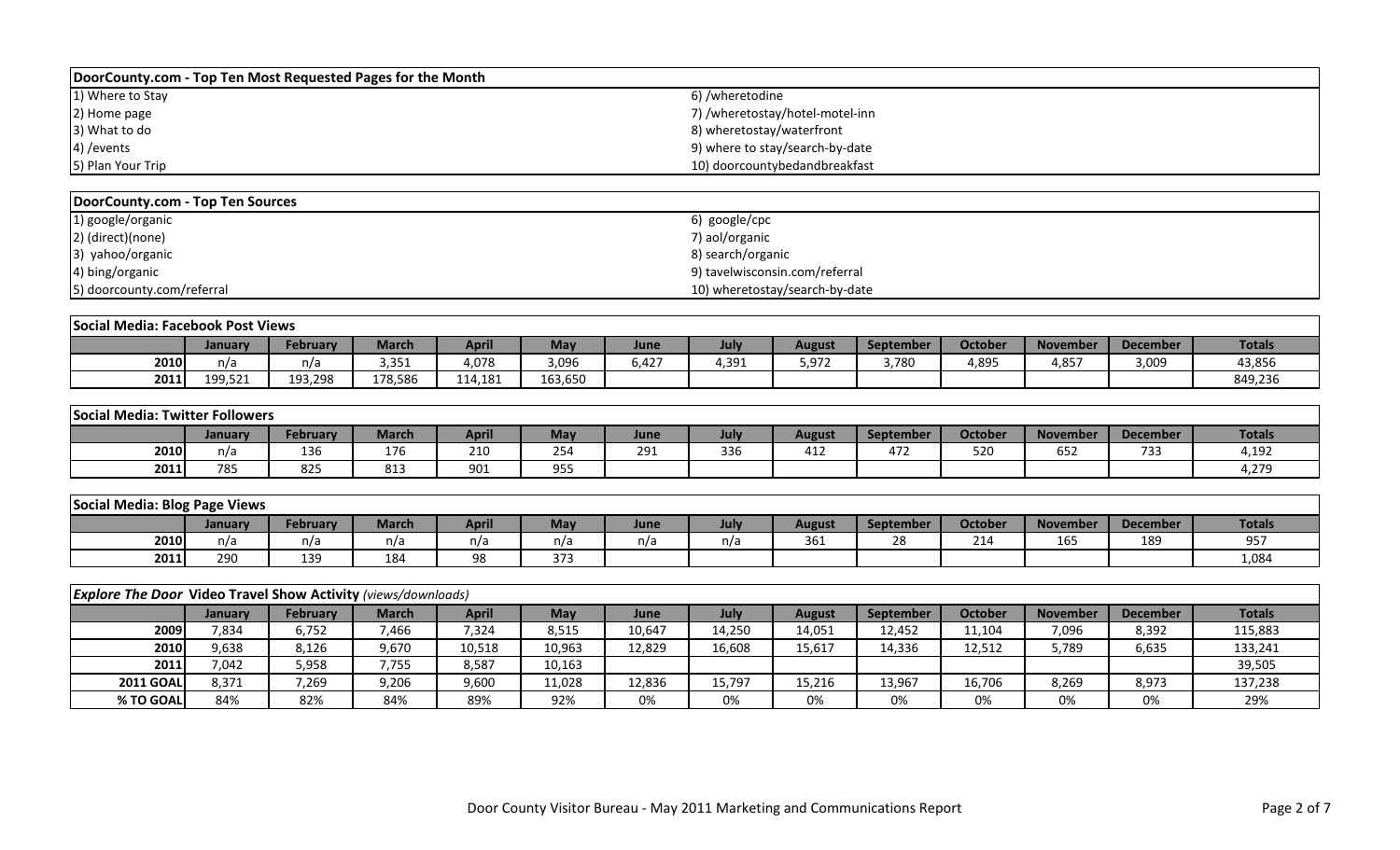| <b>Pay-Per-Click Results</b>                                  |                             |                 |                |                               |                 |                                           |         |               |                              |                |                 |                 |                |
|---------------------------------------------------------------|-----------------------------|-----------------|----------------|-------------------------------|-----------------|-------------------------------------------|---------|---------------|------------------------------|----------------|-----------------|-----------------|----------------|
|                                                               | January                     | February        | <b>March</b>   | <b>April</b>                  | <b>May</b>      | June                                      | July    | <b>August</b> | September                    | <b>October</b> | <b>November</b> | <b>December</b> | <b>Totals</b>  |
| 2009                                                          | Started March '09           |                 | 3,629          | 7,557                         | 6,177           | 5,567                                     | 6,361   | 5,654         | 6,203                        | 3,381          | 2,186           | 3,943           | 50,658         |
| 2010                                                          | 4,614                       | 4,385           | 9,300          | 6,582                         | 5,264           | 6,424                                     | 6,439   | 6,721         | 6,983                        | 6,507          | 3,656           | 3,836           | 70,711         |
| 2011                                                          | 4,504                       | 4,443           | 4,606          | 7,998                         | 8,431           |                                           |         |               |                              |                |                 |                 | 29,982         |
| <b>2011 GOAL</b>                                              | 6,666                       | 6,666           | 6,668          | 6,667                         | 6,667           | 6,667                                     | 6,666   | 6,667         | 6,667                        | 66,667         | 6,666           | 6,666           | 80,000         |
| % TO GOAL                                                     | 68%                         | 67%             | 69%            | 120%                          | 126%            | 0%                                        | 0%      | 0%            | 0%                           | 0%             | 0%              | 0%              | 37%            |
|                                                               |                             |                 |                |                               |                 |                                           |         |               |                              |                |                 |                 |                |
| Door County Insider Tip E-Newsletter - Number of E-Mails Sent |                             |                 |                |                               |                 |                                           |         |               |                              |                |                 |                 |                |
|                                                               | January                     | February        | <b>March</b>   | <b>April</b>                  | May             | June                                      | July    | <b>August</b> | September                    | <b>October</b> | <b>November</b> | <b>December</b> | <b>Totals</b>  |
| 2009                                                          | 141,195                     | 393,054         | 263,000        | 0 - FOB Post                  | 703,048         | 397,470                                   | 408,306 | 403,777       | 385,086                      | 402,850        | 382,390         | 370,018         | 4,250,194      |
| 2010                                                          | 371,019                     | 360,592         | 354,519        | 354,430                       | 789,935         | 338,109                                   | 384,033 | 561,135       | 1,067,900                    | 530,701        | 538,905         | 535,579         | 6,186,857      |
| 2011                                                          | 515,962                     | 595,083         | 510,210        | 504,288                       | 583,245         |                                           |         |               |                              |                |                 |                 | 2,708,788      |
| <b>2011 GOAL</b>                                              | 515,571                     | $\mathbf 0$     | 1,031,142      | 515,571                       | 515,571         | 515,571                                   | 515,571 | 515,571       | 515,571                      | 515,571        | 515,571         | 515,573         | 6,186,857      |
| % TO YTD GOAL                                                 | 100%                        |                 | 49%            | 98%                           | 113%            | 0%                                        | 0%      | 0%            | 0%                           | 0%             | 0%              | 0%              | 44%            |
|                                                               |                             |                 |                |                               |                 |                                           |         |               |                              |                |                 |                 |                |
| Door County Insider Tip E-Newsletter - Open Rates             |                             |                 |                |                               |                 |                                           |         |               |                              |                |                 |                 |                |
|                                                               | January                     | February        | <b>March</b>   | <b>April</b>                  | May             | June                                      | July    | <b>August</b> | September                    | October        | <b>November</b> | <b>December</b> | <b>Average</b> |
| 2009                                                          | 19.67%                      | 17.34%          | 13.98%         | 0 - FOB Post                  | 12.60%          | 15.63%                                    | 14.56%  | 15.45%        | 16.49%                       | 10.71%         | 9.00%           | 9.31%           | 14.07%         |
| 2010                                                          | 15.00%                      | 13.46%          | 12.70%         | 14.40%                        | 15.05%          | 14.31%                                    | 12.70%  | 14.30%        | 13.19%                       | 11.55%         | 9.13%           | 9.94%           | 12.98%         |
| 2011                                                          | 14.50%                      | 9.00%           | 13.16%         | 12.08%                        | 9.00%           |                                           |         |               |                              |                |                 |                 | 11.55%         |
| <b>2011 GOAL</b>                                              | 15.00%                      | 14.00%          | 19.92%         | 14.60%                        | 14.00%          | 14.97%                                    | 13.63%  | 14.88%        | 14.84%                       | 11.13%         | 9.07%           | 9.63%           | 13.37%         |
| % TO GOAL                                                     | 97%                         | 64%             | 66%            | 83%                           | 64%             | 0%                                        | $0\%$   | 0%            | 0%                           | $0\%$          | $0\%$           | $0\%$           | 86%            |
|                                                               |                             |                 |                |                               |                 |                                           |         |               |                              |                |                 |                 |                |
| Door County Insider Tip E-Newsletter - Click Thru's           |                             |                 |                |                               |                 |                                           |         |               |                              |                |                 |                 |                |
|                                                               | <b>January</b>              | February        | <b>March</b>   | <b>April</b>                  | May             | June                                      | July    | <b>August</b> | September                    | <b>October</b> | <b>November</b> | <b>December</b> | <b>Average</b> |
| 2009                                                          | 3.00%                       | 2.28%           | 7.02%          | 0 - FOB Post                  | 9.21%           | 4.74%                                     | 4.05%   | 4.25%         | 4.70%                        | 2.16%          | 2.08%           | 2.02%           | 4.14%          |
| 2010<br>2011                                                  | 3.57%<br>3.55%              | 3.80%<br>17.00% | 3.11%<br>3.19% | 2.96%<br>4.31%                | 3.01%<br>15.00% | 3.51%                                     | 2.96%   | 2.25%         | 3.02%                        | 2.69%          | 1.69%           | 2.05%           | 2.89%<br>8.61% |
| <b>2011 GOAL</b>                                              | 3.14%                       | 8.00%           | 4.86%          | 1.52%                         | 4.59%           | 3.57%                                     | 3.22%   | 3.07%         | 3.25%                        | 2.26%          | 1.70%           | 2.02%           | 3.43%          |
| % TO GOAL                                                     | 113%                        |                 | 66%            | 284%                          | 327%            | 0%                                        | 0%      | 0%            | 0%                           | 0%             | $0\%$           | 0%              | 251%           |
|                                                               |                             |                 |                |                               |                 |                                           |         |               |                              |                |                 |                 |                |
| <b>Advertising - Programs &amp; Campaigns</b>                 |                             |                 |                |                               |                 |                                           |         |               |                              |                |                 |                 |                |
|                                                               | January                     | February        | <b>March</b>   | <b>April</b>                  | May             | June                                      | July    | <b>August</b> | September                    | <b>October</b> | <b>November</b> | <b>December</b> |                |
| 2009                                                          | Image                       | No ads          | Image          | Image/FOB*                    | Image/FOB*      | Image                                     | Image   | KSD**         | Image/KSD**                  | $HHN***$       | HHN***          | HHN/NOR****     |                |
| 2010                                                          | No ads                      | <b>NOR</b>      | NOR/Image      | Image/FOB*                    | Image/FOB*      | Image/FOB*                                | Image   | Image/KSD     | Image.KSD**                  | Image          | HHN***          | HHN/NOR****     |                |
| 2011                                                          | Image/NOR                   | <b>NOR</b>      | NOR/Image      | Image/FOB*                    | Image/FOB*      |                                           |         |               |                              |                |                 |                 |                |
|                                                               | *FOB = Festival of Blossoms |                 |                | ** KSD = Kingdom So Delicious |                 | <b>***HHN</b> = Holidays and Holly Nights |         |               | **** NOR = Nature of Romance |                |                 |                 |                |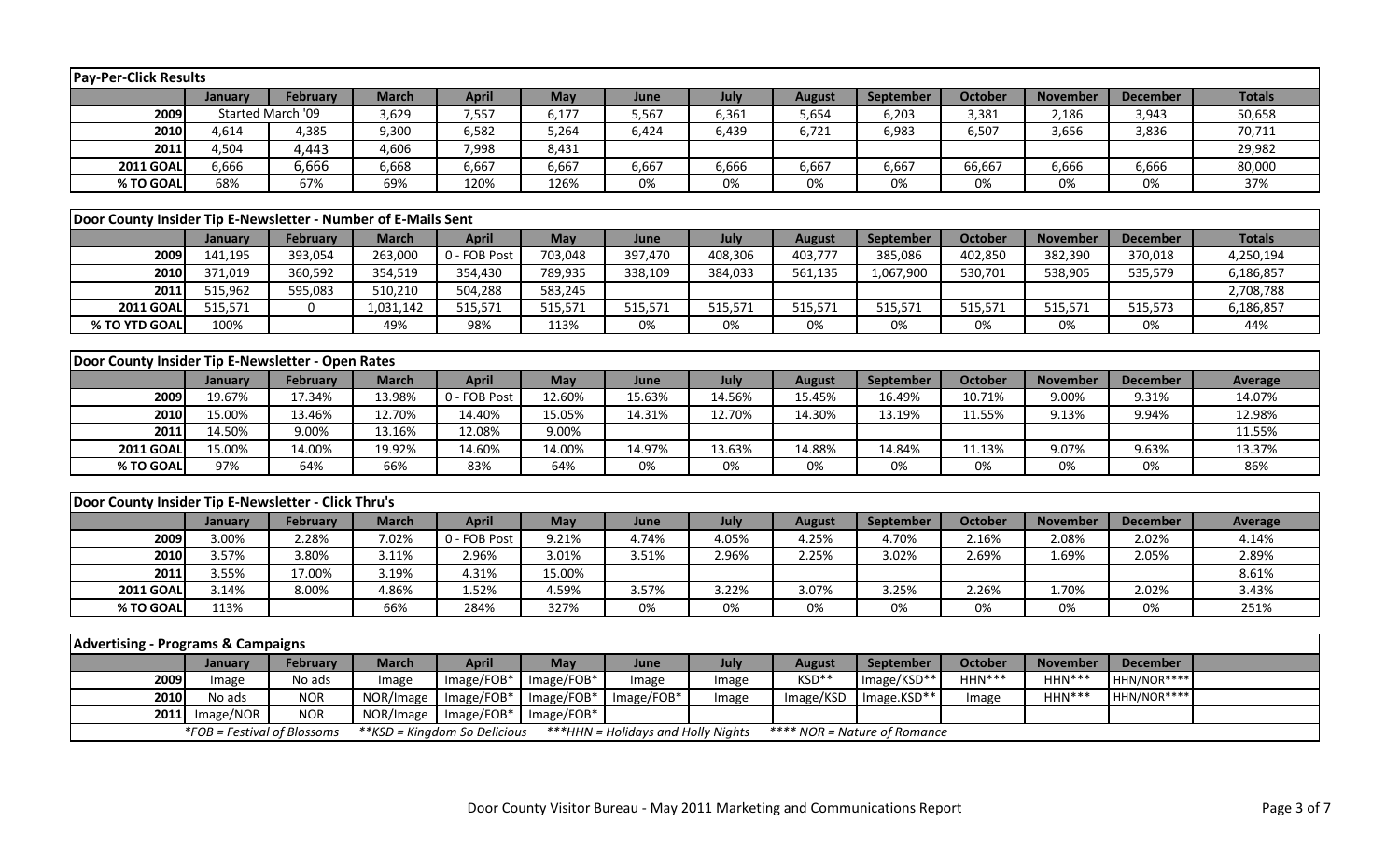| <b>Advertising - Gross Impressions</b>                |              |                 |              |                 |                    |           |             |               |           |                |                 |                 |               |
|-------------------------------------------------------|--------------|-----------------|--------------|-----------------|--------------------|-----------|-------------|---------------|-----------|----------------|-----------------|-----------------|---------------|
|                                                       | January      | <b>February</b> | <b>March</b> | <b>April</b>    | May                | June      | July        | <b>August</b> | September | <b>October</b> | <b>November</b> | <b>December</b> | <b>Total</b>  |
| 2009                                                  | 135,000      | $\Omega$        | 2,493,141    | 12,177,932      | 15,421,237         | 4,938,791 | 905,436     | 1,091,428     | 5,082,822 | 1,687,580      | 4,552,012       | 230,715         | 48,716,094    |
| 2010                                                  | $\mathbf 0$  | 1,009,657       | 996,461      | 5,191,602       | 7,704,781          | 2,417,705 | 2,350,861   | 1,497,739     | 9,848,936 | 801,682        | 774,004         | 20,000          | 32,613,428    |
| 2011                                                  | 1,266,927    | 1,646,702       | 457,746      | 2,599,887       | 2,968,615          |           |             |               |           |                |                 |                 | 8,939,877     |
| <b>2011 GOAL</b>                                      | 1,007,755    | 1,679,591       | 1,343,673    | 2,015,511       | 10,077,549         | 2,687,346 | 2,351,428   | 1,679,592     | 8,397,957 | 1,007,755      | 1,007,755       | 335,918         | 33,591,830    |
| % TO GOAL                                             | 126%         | 98%             | 34%          | 129%            | 29%                | 0%        | 0%          | 0%            | 0%        | 0%             | 0%              | 0%              | 27%           |
|                                                       |              |                 |              |                 |                    |           |             |               |           |                |                 |                 |               |
| <b>Advertising - Media Placed 2011</b>                |              |                 |              |                 |                    |           |             |               |           |                |                 |                 |               |
|                                                       | January      | <b>February</b> | <b>March</b> | <b>April</b>    | May                | June      | July        | <b>August</b> | September | <b>October</b> | <b>November</b> | <b>December</b> | <b>Total</b>  |
| <b>Total Paid</b>                                     | \$10,659     | \$14,874        | \$13,282     | \$25,668        | \$82,626           |           |             |               |           |                |                 |                 | \$147,109     |
| <b>Co-Op Dollars</b>                                  | \$0          | \$0             | \$0          | \$750           | \$0                |           |             |               |           |                |                 |                 | \$750         |
| <b>Barter Dollars</b>                                 | \$5,540      | \$294           | \$294        | \$50            | $\overline{\xi_0}$ |           |             |               |           |                |                 |                 | \$6,178       |
| <b>Unpaid Dollars</b>                                 | \$2,353      | \$0             | \$0          | $\overline{50}$ | \$11,612           |           |             |               |           |                |                 |                 | \$13,965      |
|                                                       |              |                 |              |                 |                    |           |             |               |           |                |                 |                 |               |
| <b>Media Marketing Program - Impressions</b>          |              |                 |              |                 |                    |           |             |               |           |                |                 |                 |               |
|                                                       | January      | February        | <b>March</b> | <b>April</b>    | May                | June      | July        | <b>August</b> | September | <b>October</b> | <b>November</b> | <b>December</b> | <b>Totals</b> |
| 2009                                                  | 448,260      | 69,265          | 619,860      | 2,006,298       | 3,176,532          | 192,000   | 952,301     | 850,693       | 610,309   | 2,865,331      | 1,191,298       | 2,661,086       | 15,643,233    |
| 2010                                                  | 1,017,295    | 304,649         | 1,562,351    | 1,315,770       | 738,046            | 213,955   | 16,055,478  | 805,595       | 853,768   | 903,207        | 313,088         | 460,000         | 24,543,202    |
| 2011                                                  | 1,187,039    | 647,731         | 531,435      | 1,478,634       | 257,400            |           |             |               |           |                |                 |                 | 4,102,239     |
| <b>2011 GOAL</b>                                      | 465,922      | 374,227         | 939,259      | 1,895,188       | 2,342,914          | 433,680   | 4,913,077   | 861,241       | 990,422   | 2,302,266      | 710,748         | 1,997,476       | 18,226,420    |
| % TO GOAL                                             | 255%         | 173%            | 57%          | 78%             | 11%                | 0%        | 0%          | 0%            | 0%        | 0%             | 0%              | 0%              | 23%           |
|                                                       |              |                 |              |                 |                    |           |             |               |           |                |                 |                 |               |
| Media Marketing Program - Ad Value Equivalency        |              |                 |              |                 |                    |           |             |               |           |                |                 |                 |               |
|                                                       | January      | <b>February</b> | <b>March</b> | <b>April</b>    | May                | June      | July        | <b>August</b> | September | <b>October</b> | <b>November</b> | <b>December</b> | <b>Totals</b> |
| 2009                                                  | \$70,800     | \$5,763         | \$132,004    | \$228,959       | \$148,175          | \$18,888  | \$100,253   | \$97,522      | \$42,473  | \$47,271       | \$111,276       | \$150,130       | \$1,153,514   |
| 2010                                                  | \$37,936     | \$16,443        | \$361,125    | \$67,217        | \$46,351           | \$102,304 | \$421,940   | \$23,316      | \$173,883 | \$24,835       | \$70,052        | \$57,350        | \$1,402,752   |
| 2011                                                  | \$74,363     | \$58,692        | \$77,286     | \$50,035        | \$8,777            |           |             |               |           |                |                 |                 | \$269,153     |
| <b>2011 GOAL</b>                                      | \$55,677     | \$77,125        | \$201,846    | \$145,610       | \$199,290          | \$65,565  | \$222,999   | \$80,441      | \$123,880 | \$62,893       | \$75,801        | \$147,735       | \$1,458,862   |
| % TO GOAL                                             | 134%         | 76%             | 38%          | 34%             | 4%                 | 0%        | 0%          | 0%            | 0%        | 0%             | 0%              | 0%              | 18%           |
|                                                       |              |                 |              |                 |                    |           |             |               |           |                |                 |                 |               |
| <b>Media Marketing Program - Visiting Journalists</b> |              |                 |              |                 |                    |           |             |               |           |                |                 |                 |               |
|                                                       | January      | <b>February</b> | <b>March</b> | <b>April</b>    | <b>May</b>         | June      | July        | <b>August</b> | September | October        | <b>November</b> | <b>December</b> | <b>Totals</b> |
| 2009                                                  | $\mathbf 0$  | 13              | $\mathbf 0$  | 0               | $\mathbf 0$        | 17        | $\mathbf 0$ | 0             | 0         | 16             | 0               | 6               | 52            |
| 2010                                                  | $\mathbf 0$  | 12              | $\mathbf 0$  | 0               | 14                 | 18        | $\mathbf 0$ | $\mathbf 0$   | 11        | 11             | $\pmb{0}$       | $\mathbf{1}$    | 67            |
| 2011                                                  | $\mathbf 0$  | 13              | $\mathbf 0$  | 0               | 13                 |           |             |               |           |                |                 |                 | 26            |
| <b>2011 GOAL</b>                                      | $\mathbf{0}$ | 12              | $\mathbf 0$  | 0               | 12                 | 12        | $\mathbf 0$ | $\mathbf 0$   | 12        | 12             | 0               | $\pmb{0}$       | 60            |
| % TO GOAL                                             |              | 108%            |              |                 | 108%               | 0%        |             |               | 0%        | 0%             |                 |                 | 43%           |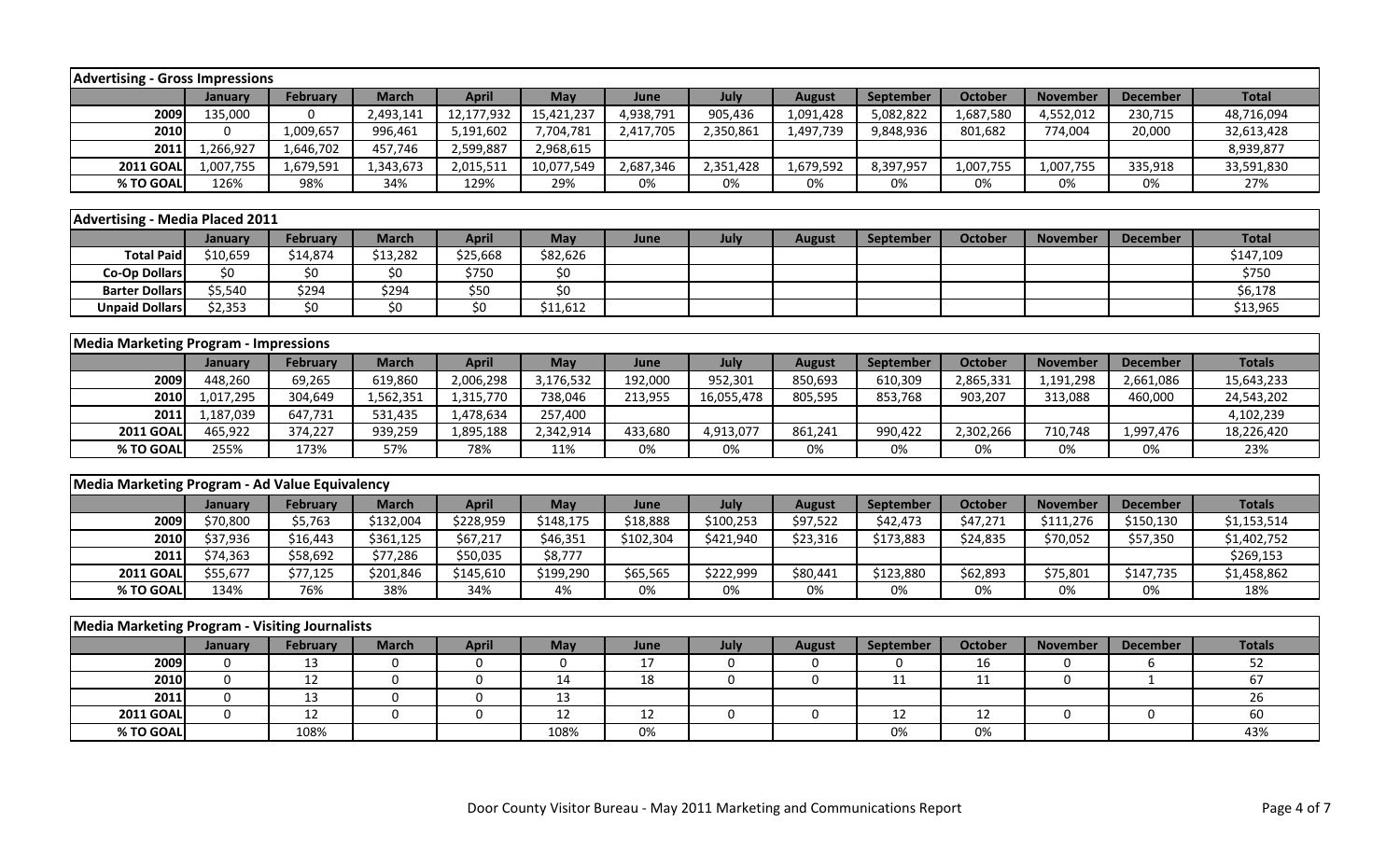| Media Monitoring - Publicity Value (Cision) |                |                  |                  |                 |                 |                 |                 |                |              |                  |                 |                 |               |
|---------------------------------------------|----------------|------------------|------------------|-----------------|-----------------|-----------------|-----------------|----------------|--------------|------------------|-----------------|-----------------|---------------|
|                                             | January        | <b>February</b>  | <b>March</b>     | <b>April</b>    | May             | June            | July            | <b>August</b>  | September    | <b>October</b>   | <b>November</b> | <b>December</b> | <b>Totals</b> |
| 2009                                        | \$92,657       | \$101,075        | \$113,937        | \$145,862       | \$302,359       | \$246,944       | \$212,829       | \$150,699      | \$67,750     | \$325,228        | \$32,522        | \$59,646        | \$1,851,510   |
| 2010                                        | \$267,948      | \$162,592        | \$123,631        | \$128,682       | \$717,013       | \$153,716       | \$338,534       | \$207,042      | \$232,090    | \$176,386        | \$166,130       | \$34,037        | \$2,707,803   |
| 2011                                        | \$359,058      | \$94,993         | \$71,452         | \$188,681       | \$1,011,258     |                 |                 |                |              |                  |                 |                 | \$1,725,441   |
| <b>2011 GOAL</b>                            | \$143,150      | \$110,084        | \$204,027        | \$89,549        | \$518,410       | \$316,995       | \$363,879       | \$356,171      | \$276,914    | \$201,173        | \$189,565       | \$208,666       | \$2,978,583   |
| % TO GOAL                                   | 251%           | 86%              | 35%              | 211%            | 195%            | 0%              | 0%              | 0%             | 0%           | 0%               | 0%              | 0%              | 58%           |
|                                             |                |                  |                  |                 |                 |                 |                 |                |              |                  |                 |                 |               |
| <b>Group Tour Contacts</b>                  |                |                  |                  |                 |                 |                 |                 |                |              |                  |                 |                 |               |
|                                             | January        | <b>February</b>  | <b>March</b>     | <b>April</b>    | May             | June            | July            | <b>August</b>  | September    | <b>October</b>   | <b>November</b> | <b>December</b> | <b>Totals</b> |
| 2009                                        | $\mathbf 0$    | 38               | 0                | 25              | 296             | 60              | 100             | 310            | 9            | 74               | 24              | 58              | 994           |
| 2010                                        | 67             | 151              | 191              | 21              | 19              | $\overline{36}$ | $\overline{26}$ | 376            | 169          | 104              | 102             | $\overline{82}$ | 1,344         |
| 2011                                        | 47             | 181              | 130              | 198             | 20              |                 |                 |                |              |                  |                 |                 | 576           |
| <b>2011 GOAL</b>                            | 43             | 128              | 128              | 30              | 190             | 92              | 72              | 400            | 110          | 110              | 73              | 82              | 1,478         |
| % TO GOAL                                   | 109%           | 141%             | 102%             | 660%            | 11%             | 0%              | 0%              | 0%             | 0%           | 0%               | 0%              | 0%              | 39%           |
|                                             |                |                  |                  |                 |                 |                 |                 |                |              |                  |                 |                 |               |
| <b>Group Tour Inquiries</b>                 |                |                  |                  |                 |                 |                 |                 |                |              |                  |                 |                 |               |
|                                             | January        | <b>February</b>  | <b>March</b>     | <b>April</b>    | May             | June            | July            | <b>August</b>  | September    | <b>October</b>   | <b>November</b> | <b>December</b> | <b>Totals</b> |
| 2009                                        | 7              | 4                | $\mathbf{1}$     | 14              | $\mathbf{1}$    | 6               | $\overline{7}$  | 2              | 3            | 8                | 6               | 3               | 62            |
| 2010                                        | 14             | 13               | $\overline{3}$   | 8               | 10              | $\overline{4}$  | 10              | $\overline{9}$ | 17           | 6                | 8               | $\overline{7}$  | 109           |
| 2011                                        | 16             | 13               | 14               | 18              | 20              |                 |                 |                |              |                  |                 |                 | 81            |
| <b>2011 GOAL</b>                            | 16             | 16               | $\overline{4}$   | 9               | 11              | 5               | 11              | 8              | 18           | $\overline{7}$   | 8               | $\overline{7}$  | 120           |
| % TO GOAL                                   | 100%           | 81%              | 350%             | 200%            | 182%            | 0%              | 0%              | 0%             | 0%           | $0\%$            | 0%              | 0%              | 68%           |
|                                             |                |                  |                  |                 |                 |                 |                 |                |              |                  |                 |                 |               |
| <b>Meeting/Event Planner Contacts</b>       |                |                  |                  |                 |                 |                 |                 |                |              |                  |                 |                 |               |
|                                             | January        | <b>February</b>  | <b>March</b>     | <b>April</b>    | May             | June            | July            | <b>August</b>  | September    | <b>October</b>   | <b>November</b> | <b>December</b> | <b>Totals</b> |
| 2009                                        | $\overline{0}$ | 1                | $\mathbf 0$      | 89              | 8               | 167             | 27              | 266            | 3            | 9                | 17              | 64              | 651           |
| 2010                                        | 438            | 507              | 10               | 19              | $\overline{36}$ | 20              | 36              | 305            | 42           | $\overline{122}$ | $\overline{30}$ | $\overline{23}$ | 1,588         |
| 2011                                        | 59             | $71\,$           | 17               | 56              | 280             |                 |                 |                |              |                  |                 |                 | 483           |
| <b>2011 GOAL</b>                            | 87             | $\overline{257}$ | $\overline{117}$ | 135             | 152             | $\overline{35}$ | 52              | 332            | 170          | 223              | 152             | $\overline{35}$ | 1,747         |
| % TO GOAL                                   | 68%            | 28%              | 15%              | 41%             | 184%            | $0\%$           | $0\%$           | 0%             | $0\%$        | $0\%$            | $0\%$           | 0%              | 28%           |
|                                             |                |                  |                  |                 |                 |                 |                 |                |              |                  |                 |                 |               |
| <b>Meeting/Event Planner Inquiries</b>      |                |                  |                  |                 |                 |                 |                 |                |              |                  |                 |                 |               |
|                                             | January        | <b>February</b>  | <b>March</b>     | <b>April</b>    | May             | June            | July            | <b>August</b>  | September    | <b>October</b>   | <b>November</b> | <b>December</b> | <b>Totals</b> |
| 2009                                        | 1              | $\mathbf{1}$     | $\mathbf 0$      | $\overline{2}$  | $\overline{2}$  | $\overline{2}$  | 11              | 5              | $\mathbf{1}$ | 6                | 8               | 6               | 45            |
| 2010                                        | 16             | 12               | $\overline{7}$   | 13              | 27              | 19              | 32              | 33             | 27           | 17               | 17              | 15              | 235           |
| 2011                                        | 43             | 39               | 47               | 33              | 69              |                 |                 |                |              |                  |                 |                 | 231           |
| <b>2011 GOAL</b>                            | 20             | 15               | 9                | $\overline{15}$ | 30              | 21              | 34              | 34             | 28           | 18               | 18              | 17              | 259           |
| % TO GOAL                                   | 215%           | 260%             | 522%             | 220%            | 230%            | $0\%$           | $0\%$           | $0\%$          | $0\%$        | $0\%$            | $0\%$           | 0%              | 89%           |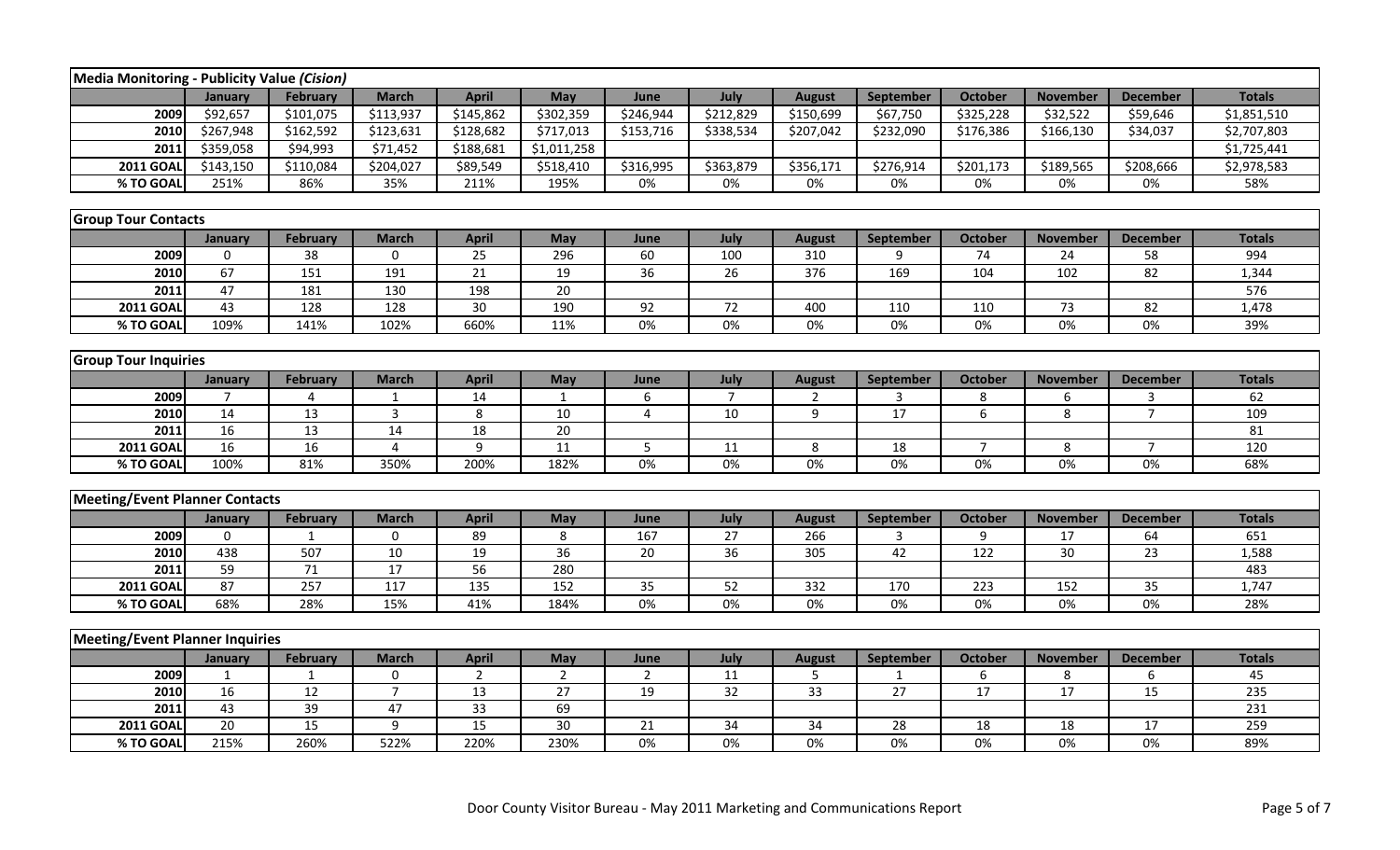| <b>Trade Show Participation</b>                        |              |                 |                |              |                |                          |              |               |           |                |                 |                 |               |
|--------------------------------------------------------|--------------|-----------------|----------------|--------------|----------------|--------------------------|--------------|---------------|-----------|----------------|-----------------|-----------------|---------------|
|                                                        | January      | <b>February</b> | <b>March</b>   | <b>April</b> | May            | June                     | July         | <b>August</b> | September | <b>October</b> | <b>November</b> | <b>December</b> | <b>Totals</b> |
| 2009                                                   | $\mathbf{0}$ |                 | $\Omega$       | 0            | $\Omega$       | $\overline{\phantom{a}}$ | $\mathbf{0}$ | 0             |           |                | $\Omega$        |                 | 6             |
| 2010                                                   | $\mathbf{1}$ |                 |                | $\mathbf{0}$ | $\overline{0}$ |                          | $\Omega$     | $\Omega$      | $\Omega$  | $\overline{2}$ | $\Omega$        | $\mathbf{1}$    |               |
| 2011                                                   | $\Omega$     |                 | $\overline{2}$ | $\Omega$     | $\Omega$       |                          |              |               |           |                |                 |                 | 3             |
|                                                        |              |                 |                |              |                |                          |              |               |           |                |                 |                 |               |
| Door County Welcome Center - Visitors                  |              |                 |                |              |                |                          |              |               |           |                |                 |                 |               |
|                                                        | January      | <b>February</b> | <b>March</b>   | <b>April</b> | May            | June                     | July         | <b>August</b> | September | <b>October</b> | <b>November</b> | <b>December</b> | <b>Totals</b> |
| 2009                                                   | 651          | 677             | 836            | 1,105        | 3,847          | 6,181                    | 9,717        | 8,604         | 6,428     | 5,116          | 1,053           | 678             | 44,893        |
| 2010                                                   | 604          | 687             | 1,087          | 1,312        | 5,058          | 8,221                    | 14,693       | 12,954        | 8,447     | 7,861          | 1,174           | 1,020           | 63,118        |
| 2011                                                   | 772          | 850             | 1,053          | 1,220        | 5,415          |                          |              |               |           |                |                 |                 | 9,310         |
|                                                        |              |                 |                |              |                |                          |              |               |           |                |                 |                 |               |
| <b>Visitor Guide Requests</b>                          |              |                 |                |              |                |                          |              |               |           |                |                 |                 |               |
|                                                        | January      | <b>February</b> | <b>March</b>   | <b>April</b> | <b>May</b>     | June                     | July         | <b>August</b> | September | <b>October</b> | <b>November</b> | <b>December</b> | <b>Totals</b> |
| 2009                                                   | 2,739        | 7,084           | 3,898          | 4,262        | 5,781          | 5,616                    | 7,804        | 5,903         | 3,942     | 2,946          | 1,125           | 584             | 51,684        |
| 2010                                                   | 5,961        | 2,258           | 3,102          | 4,817        | 2,202          | 7,985                    | 6,240        | 4,808         | 2,939     | 1,794          | 1,094           | 104             | 43,304        |
| 2011                                                   | 6,131        | 2,082           | 2,539          | 1,810        | 3,216          |                          |              |               |           |                |                 |                 | 15,778        |
| <b>2011 GOAL</b>                                       | 4,252        | 4,220           | 3,279          | 4,320        | 3,628          | 6,536                    | 6,581        | 5,023         | 3,214     | 2,195          | 1,049           | 306             | 44,603        |
| % TO GOAL                                              | 144%         | 49%             | 77%            | 42%          | 89%            | 0%                       | 0%           | 0%            | 0%        | 0%             | 0%              | 0%              | 35%           |
|                                                        |              |                 |                |              |                |                          |              |               |           |                |                 |                 |               |
| Incoming Telephone Calls to Visitor Information Center |              |                 |                |              |                |                          |              |               |           |                |                 |                 |               |
|                                                        | January      | <b>February</b> | <b>March</b>   | <b>April</b> | May            | June                     | July         | <b>August</b> | September | <b>October</b> | <b>November</b> | <b>December</b> | <b>Totals</b> |
| 2009                                                   |              |                 |                |              | 1,379          | 2,452                    | 1,916        | 1,977         | 1,655     | 1,655          | 406             | 499             | 11,939        |
| 2010                                                   | 586          | 616             | 877            | 1,009        | 1,415          | 1,752                    | 2,357        | 2,041         | 1,732     | 1,490          | 405             | 632             | 14,912        |
| 2011                                                   | N/A          | 626             | 729            | 765          | 1,182          |                          |              |               |           |                |                 |                 | 3,302         |

 *New telephone system began tracking incoming calls in May, 2009.*